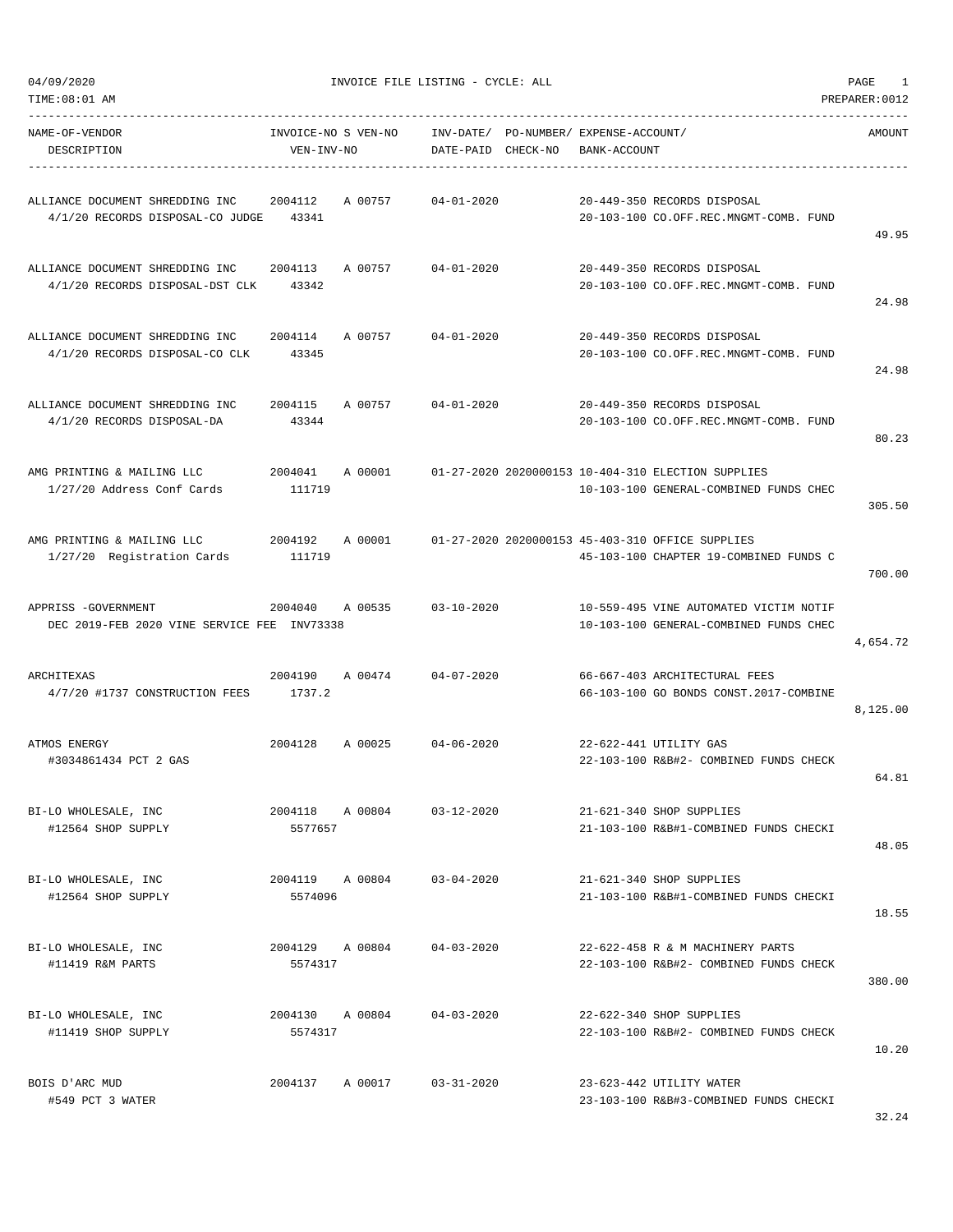----------------------------------------------------------------------------------------------------------------------------------- NAME-OF-VENDOR INVOICE-NO S VEN-NO INV-DATE/ PO-NUMBER/ EXPENSE-ACCOUNT/ AMOUNT

| DESCRIPTION                                                          | VEN-INV-NO        |                            | DATE-PAID CHECK-NO | BANK-ACCOUNT                                                                   |        |
|----------------------------------------------------------------------|-------------------|----------------------------|--------------------|--------------------------------------------------------------------------------|--------|
| BORSERINE LAW<br>FA-19-44277 ELLIS/RENWICK DST CT                    | 2004042           | A 00443                    | $04 - 02 - 2020$   | 10-435-436 ATTORNEY FEES- CPS CASES<br>10-103-100 GENERAL-COMBINED FUNDS CHEC  | 600.00 |
| BORSERINE LAW<br>FA-20-44569 GARREN DST CT                           |                   | 2004043 A 00443 04-02-2020 |                    | 10-435-436 ATTORNEY FEES- CPS CASES<br>10-103-100 GENERAL-COMBINED FUNDS CHEC  | 260.00 |
| BRANNAN, QUIENCY SMITH<br>2004106<br>FA-19-44493 COLLINSWORTH DST CT |                   | A 00725                    | $04 - 03 - 2020$   | 10-435-436 ATTORNEY FEES- CPS CASES<br>10-103-100 GENERAL-COMBINED FUNDS CHEC  | 264.00 |
| BRESE-LEBRON LAW, PLLC<br>FA-15-42090 WHITWORTH DST CT               | 2004044           | A 00449                    | 04-03-2020         | 10-435-436 ATTORNEY FEES- CPS CASES<br>10-103-100 GENERAL-COMBINED FUNDS CHEC  | 187.00 |
| BRESE-LEBRON LAW, PLLC<br>FA-19-44128 BEESON DST CT                  | 2004045           | A 00449 03-23-2020         |                    | 10-435-436 ATTORNEY FEES- CPS CASES<br>10-103-100 GENERAL-COMBINED FUNDS CHEC  | 263.00 |
| BRESE-LEBRON LAW, PLLC<br>FA-17-43391 CJ/DH/SN DST CT                | 2004046           | A 00449                    | $03 - 23 - 2020$   | 10-435-436 ATTORNEY FEES- CPS CASES<br>10-103-100 GENERAL-COMBINED FUNDS CHEC  | 391.00 |
| BRESE-LEBRON LAW, PLLC<br>FA-19-44013 AR DST CT                      | 2004047           | A 00449                    | $03 - 25 - 2020$   | 10-435-436 ATTORNEY FEES- CPS CASES<br>10-103-100 GENERAL-COMBINED FUNDS CHEC  | 246.50 |
| BRESE-LEBRON LAW, PLLC<br>FA-19-44522 RIVERA DST CT                  | 2004048           | A 00449                    | $03 - 25 - 2020$   | 10-435-436 ATTORNEY FEES- CPS CASES<br>10-103-100 GENERAL-COMBINED FUNDS CHEC  | 450.50 |
| CINTAS CORPORATION #163<br>#13494452 PCT 2 UNIFORMS                  | 2004131           | A 00581                    | $03 - 31 - 2020$   | 22-622-395 UNIFORMS<br>22-103-100 R&B#2- COMBINED FUNDS CHECK                  | 247.87 |
| CINTAS CORPORATION #163<br>#13494346 PCT 4 UNIFORMS                  | 2004162           | A 00581                    | $03 - 31 - 2020$   | 24-624-395 EMPLOYEE UNIFORMS<br>24-103-100 R&B#4- COMBINED FUNDS CHECK         | 344.89 |
| CO-OPERATIVE GIN CO.<br>#FANN#3 R&M PARTS                            | 2004138           | A 00052                    | $03 - 31 - 2020$   | 23-623-458 R & M MACHINERY PARTS<br>23-103-100 R&B#3-COMBINED FUNDS CHECKI     | 530.66 |
| CO-OPERATIVE GIN CO.<br>#FANN#3 R&M TIRES                            | 2004139           | A 00052                    | $03 - 31 - 2020$   | 23-623-459 R & M MACH. TIRES & TUBES<br>23-103-100 R&B#3-COMBINED FUNDS CHECKI | 43.00  |
| CO-OPERATIVE GIN CO.<br>#FANN#4 R&M PARTS                            | 2004163<br>099991 | A 00052                    | $03 - 31 - 2020$   | 24-624-458 R & M MACHINERY PARTS<br>24-103-100 R&B#4- COMBINED FUNDS CHECK     | 55.49  |
| COLLISION 1ST<br>3/30/20 UNIT 4878 WINDOW SWITCH                     | 2004049<br>191252 | A 00766                    | $03 - 30 - 2020$   | 10-560-454 R & M AUTOMOBILES<br>10-103-100 GENERAL-COMBINED FUNDS CHEC         |        |

TIME:08:01 AM PREPARER:0012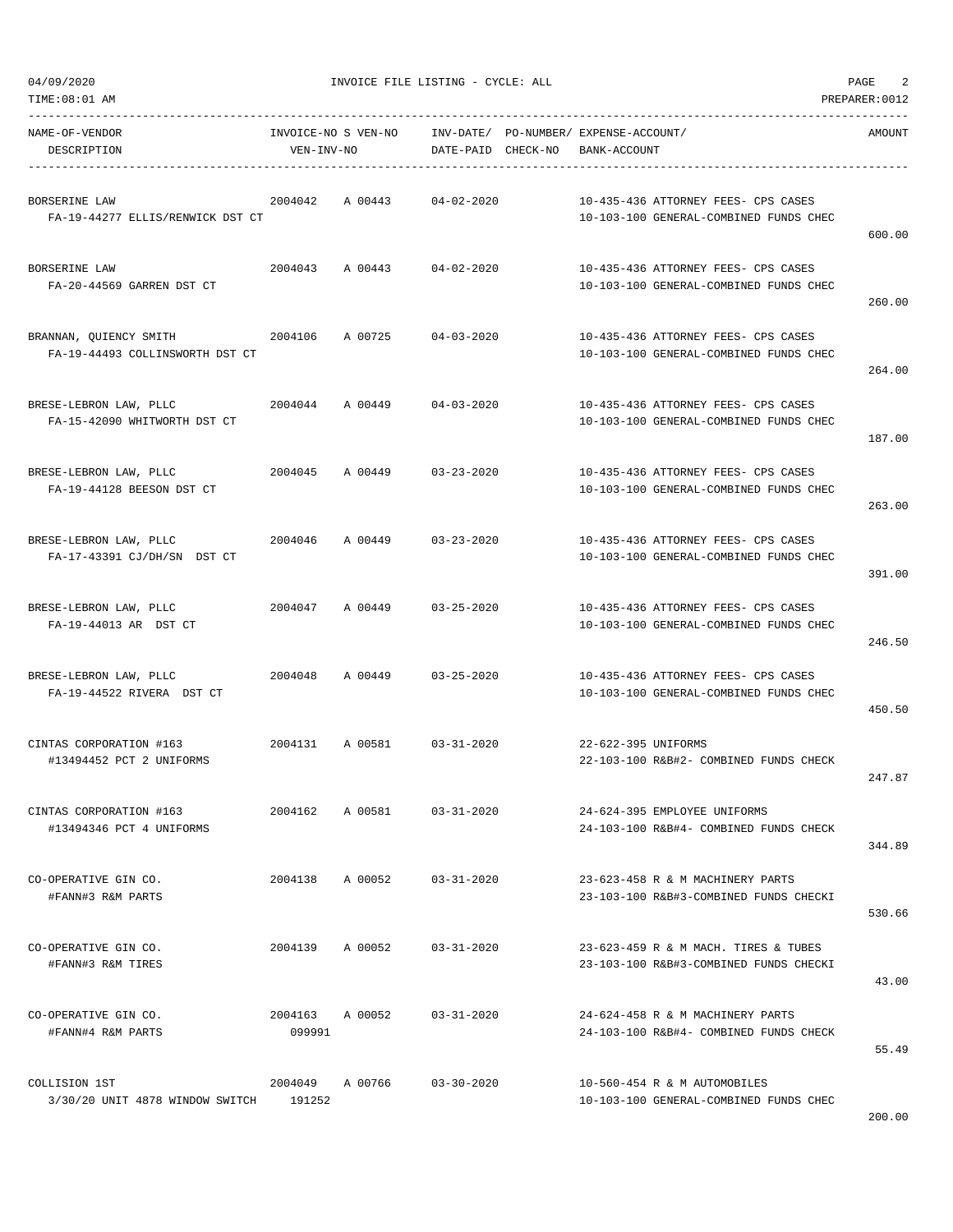| NAME-OF-VENDOR<br>DESCRIPTION                                                                  | INVOICE-NO S VEN-NO<br>VEN-INV-NO       | INV-DATE/ PO-NUMBER/ EXPENSE-ACCOUNT/<br>DATE-PAID CHECK-NO | BANK-ACCOUNT                                                                                               | AMOUNT |
|------------------------------------------------------------------------------------------------|-----------------------------------------|-------------------------------------------------------------|------------------------------------------------------------------------------------------------------------|--------|
| CONTRACTORS ACCESS EOUIPMENT, INC $2004191$ A 00497 $03-31-2020$<br>3/31/20 MARCH STAIR RENTAL | 0054038                                 |                                                             | 66-667-165 CONSTRUCTION<br>66-103-100 GO BONDS CONST.2017-COMBINE                                          | 900.00 |
| DELL MARKETING L.P.<br>#33874740 Toner                                                         | 10384449155                             |                                                             | 2004050 A 00696 04-03-2020 2020000229 10-450-310 OFFICE SUPPLIES<br>10-103-100 GENERAL-COMBINED FUNDS CHEC | 161.49 |
| DELL MARKETING L.P.<br>#33874740 Toner                                                         | 10384141869                             |                                                             | 2004051 A 00696 04-01-2020 2020000234 10-497-310 OFFICE SUPPLIES<br>10-103-100 GENERAL-COMBINED FUNDS CHEC | 102.59 |
| DELL MARKETING L.P.<br>#33874740 Toner                                                         | 2004052 A 00696<br>10384380470          |                                                             | 04-02-2020 2020000243 10-403-310 OFFICE SUPPLIES<br>10-103-100 GENERAL-COMBINED FUNDS CHEC                 | 186.19 |
| DIAL TONE SERVICES L.P.<br>#10000003474 SATELLITE PHONES                                       | 2004189 A 00334 04-02-2020<br>200912538 |                                                             | 40-411-310 OFFICE SUPPLIES<br>40-103-100 NAACHO-COMBINED FUND CKING                                        | 169.02 |
| DOLESE BROS. CO.<br>#FAN584 ROCK & GRAVEL                                                      | 2004164 A00200<br>AG20025720            | 03-02-2020                                                  | 24-624-341 R & B MAT. ROCK & GRAVEL<br>24-103-100 R&B#4- COMBINED FUNDS CHECK                              | 442.73 |
| DOLESE BROS. CO.<br>#FAN584 ROCK & GRAVEL                                                      | 2004165 A 00200<br>AG20026461           | 03-03-2020                                                  | 24-624-341 R & B MAT. ROCK & GRAVEL<br>24-103-100 R&B#4- COMBINED FUNDS CHECK                              | 443.46 |
| DOLESE BROS. CO.<br>#FAN584 ROCK & GRAVEL                                                      | 2004166 A 00200<br>AG20027174           | 03-04-2020                                                  | 24-624-341 R & B MAT. ROCK & GRAVEL<br>24-103-100 R&B#4- COMBINED FUNDS CHECK                              | 431.32 |
| DOLESE BROS. CO.<br>#FAN584 ROCK & GRAVEL                                                      | 2004167 A 00200<br>AG20027949           | $03 - 05 - 2020$                                            | 24-624-341 R & B MAT. ROCK & GRAVEL<br>24-103-100 R&B#4- COMBINED FUNDS CHECK                              | 220.55 |
| DOLESE BROS. CO.<br>#FAN584 ROCK & GRAVEL                                                      | 2004168 A 00200<br>AG20029494           | $03 - 09 - 2020$                                            | 24-624-341 R & B MAT. ROCK & GRAVEL<br>24-103-100 R&B#4- COMBINED FUNDS CHECK                              | 223.35 |
| DOLESE BROS. CO.<br>#FAN584 ROCK & GRAVEL                                                      | 2004169 A 00200<br>AG20030135           | $03 - 10 - 2020$                                            | 24-624-341 R & B MAT. ROCK & GRAVEL<br>24-103-100 R&B#4- COMBINED FUNDS CHECK                              | 438.11 |
| DOLESE BROS. CO.<br>#FAN584 ROCK & GRAVEL                                                      | 2004170 A 00200<br>AG20030915           | 03-11-2020                                                  | 24-624-341 R & B MAT. ROCK & GRAVEL<br>24-103-100 R&B#4- COMBINED FUNDS CHECK                              | 228.06 |
| DOLESE BROS. CO.<br>#FAN584 ROCK & GRAVEL                                                      | 2004171 A 00200<br>AG20032733           | 03-16-2020                                                  | 24-624-341 R & B MAT. ROCK & GRAVEL<br>24-103-100 R&B#4- COMBINED FUNDS CHECK                              | 446.71 |
| DOLESE BROS. CO.<br>#FAN584 ROCK & GRAVEL                                                      | 2004172 A 00200<br>AG20033183           | 03-17-2020                                                  | 24-624-341 R & B MAT. ROCK & GRAVEL<br>24-103-100 R&B#4- COMBINED FUNDS CHECK                              |        |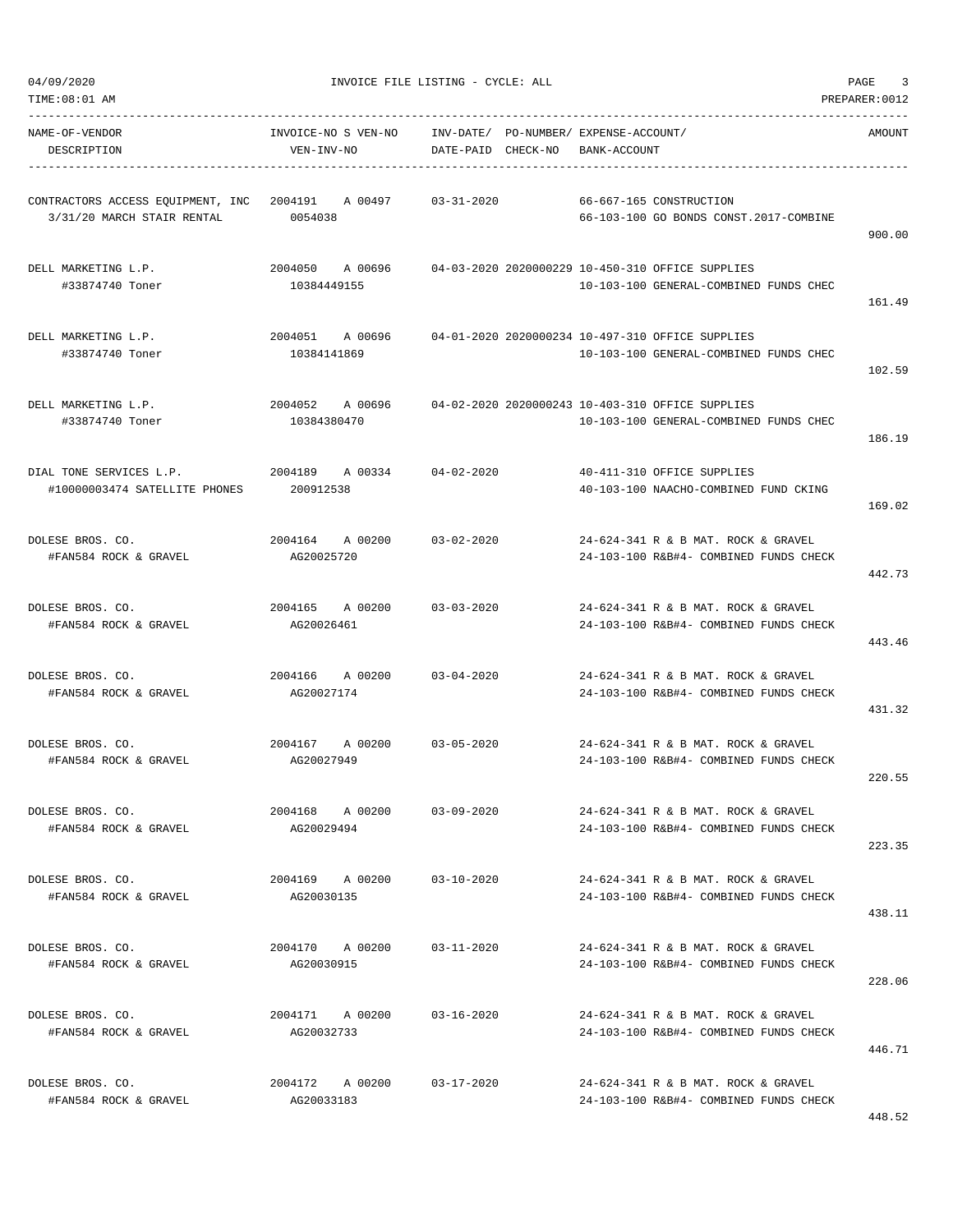TIME:08:01 AM PREPARER:0012

04/09/2020 INVOICE FILE LISTING - CYCLE: ALL PAGE 4

| NAME-OF-VENDOR<br>DESCRIPTION             | INVOICE-NO S VEN-NO<br>VEN-INV-NO | INV-DATE/ PO-NUMBER/ EXPENSE-ACCOUNT/<br>DATE-PAID CHECK-NO | BANK-ACCOUNT                                                                  | AMOUNT   |
|-------------------------------------------|-----------------------------------|-------------------------------------------------------------|-------------------------------------------------------------------------------|----------|
| DOLESE BROS. CO.<br>#FAN584 ROCK & GRAVEL | 2004173<br>A 00200<br>AG20033627  | $03 - 18 - 2020$                                            | 24-624-341 R & B MAT, ROCK & GRAVEL<br>24-103-100 R&B#4- COMBINED FUNDS CHECK | 221.63   |
| DOLESE BROS. CO.<br>#FAN584 ROCK & GRAVEL | 2004174 A 00200<br>AG20034038     | $03 - 19 - 2020$                                            | 24-624-341 R & B MAT. ROCK & GRAVEL<br>24-103-100 R&B#4- COMBINED FUNDS CHECK | 209.87   |
| DOLESE BROS. CO.<br>#FAN584 ROCK & GRAVEL | 2004175 A 00200<br>AG20035077     | $03 - 23 - 2020$                                            | 24-624-341 R & B MAT. ROCK & GRAVEL<br>24-103-100 R&B#4- COMBINED FUNDS CHECK | 444.36   |
| DOLESE BROS. CO.<br>#FAN584 ROCK & GRAVEL | 2004176<br>A 00200<br>AG20035653  | 03-24-2020                                                  | 24-624-341 R & B MAT. ROCK & GRAVEL<br>24-103-100 R&B#4- COMBINED FUNDS CHECK | 2,651.91 |
| DOLESE BROS. CO.<br>#FAN584 ROCK & GRAVEL | 2004177 A 00200<br>AG20036340     | 03-25-2020                                                  | 24-624-341 R & B MAT. ROCK & GRAVEL<br>24-103-100 R&B#4- COMBINED FUNDS CHECK | 436.12   |
| DOLESE BROS. CO.<br>#FAN584 ROCK & GRAVEL | 2004178 A 00200<br>AG20037106     | $03 - 26 - 2020$                                            | 24-624-341 R & B MAT. ROCK & GRAVEL<br>24-103-100 R&B#4- COMBINED FUNDS CHECK | 474.71   |
| DOLESE BROS. CO.<br>#FAN584 ROCK & GRAVEL | 2004179 A 00200<br>AG20038591     | $03 - 30 - 2020$                                            | 24-624-341 R & B MAT. ROCK & GRAVEL<br>24-103-100 R&B#4- COMBINED FUNDS CHECK | 241.18   |
| DOLESE BROS. CO.<br>#FAN584 ROCK & GRAVEL | 2004180 A 00200<br>AG20038592     | 03-30-2020                                                  | 24-624-341 R & B MAT. ROCK & GRAVEL<br>24-103-100 R&B#4- COMBINED FUNDS CHECK | 878.12   |
| DOLESE BROS. CO.<br>#FAN584 ROCK & GRAVEL | 2004181<br>A 00200<br>AG20038593  | $03 - 30 - 2020$                                            | 24-624-341 R & B MAT. ROCK & GRAVEL<br>24-103-100 R&B#4- COMBINED FUNDS CHECK | 245.49   |
| DOLESE BROS. CO.<br>#FAN584 ROCK & GRAVEL | 2004182 A 00200<br>AG20038594     | $03 - 30 - 2020$                                            | 24-624-341 R & B MAT. ROCK & GRAVEL<br>24-103-100 R&B#4- COMBINED FUNDS CHECK | 213.58   |
| DOLESE BROS. CO.<br>#FAN584 ROCK & GRAVEL | 2004183 A 00200<br>AG20039162     | $03 - 31 - 2020$                                            | 24-624-341 R & B MAT. ROCK & GRAVEL<br>24-103-100 R&B#4- COMBINED FUNDS CHECK | 479.02   |
| DOLESE BROS. CO.<br>#FAN584 ROCK & GRAVEL | 2004184 A 00200<br>AG20039163     | $03 - 31 - 2020$                                            | 24-624-341 R & B MAT. ROCK & GRAVEL<br>24-103-100 R&B#4- COMBINED FUNDS CHECK | 670.43   |
| DOLESE BROS. CO.<br>#FAN582 ROCK & GRAVEL | 2004193 A 00200<br>AG20025719     | $03 - 02 - 2020$                                            | 22-622-341 R & B MAT. ROCK & GRAVEL<br>22-103-100 R&B#2- COMBINED FUNDS CHECK | 649.70   |
| DOLESE BROS. CO.<br>#FAN582 ROCK & GRAVEL | 2004194 A 00200<br>AG20026459     | $03 - 03 - 2020$                                            | 22-622-341 R & B MAT. ROCK & GRAVEL<br>22-103-100 R&B#2- COMBINED FUNDS CHECK |          |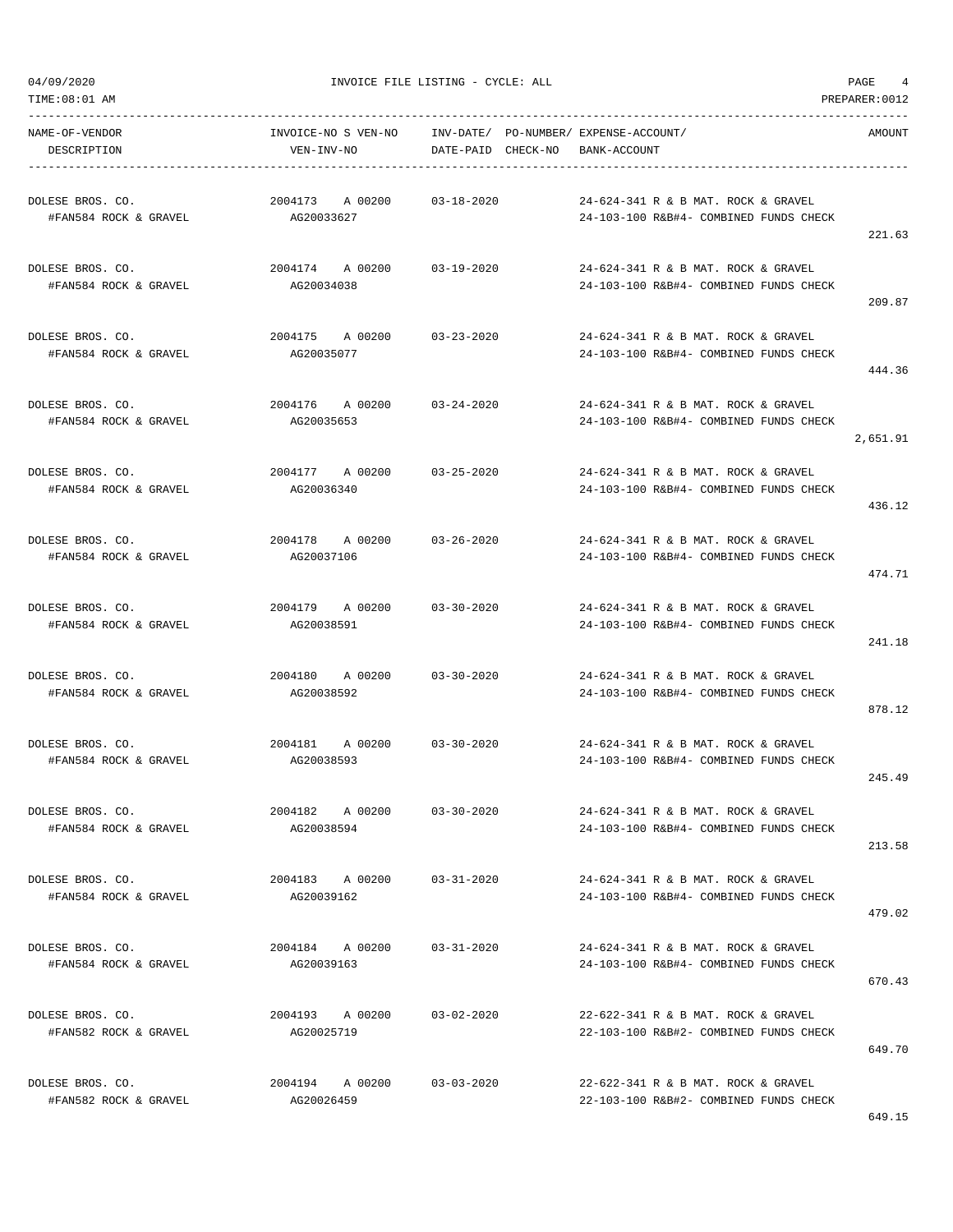TIME:08:01 AM PREPARER:0012

04/09/2020 INVOICE FILE LISTING - CYCLE: ALL PAGE 5

----------------------------------------------------------------------------------------------------------------------------------- NAME-OF-VENDOR INVOICE-NO S VEN-NO INV-DATE/ PO-NUMBER/ EXPENSE-ACCOUNT/ AMOUNT DESCRIPTION VEN-INV-NO DATE-PAID CHECK-NO BANK-ACCOUNT ----------------------------------------------------------------------------------------------------------------------------------- DOLESE BROS. CO. 2004195 A 00200 03-04-2020 22-622-341 R & B MAT. ROCK & GRAVEL #FAN582 ROCK & GRAVEL AG20027172 22-103-100 R&B#2- COMBINED FUNDS CHECK 648.52 DOLESE BROS. CO. 2004196 A 00200 03-05-2020 22-622-341 R & B MAT. ROCK & GRAVEL #FAN582 ROCK & GRAVEL AG20027948 22-103-100 R&B#2- COMBINED FUNDS CHECK 646.35 DOLESE BROS. CO. 2004197 A 00200 03-09-2020 22-622-341 R & B MAT. ROCK & GRAVEL #FAN582 ROCK & GRAVEL AG20029493 22-103-100 R&B#2- COMBINED FUNDS CHECK 654.86 DOLESE BROS. CO. 2004198 A 00200 03-10-2020 22-622-341 R & B MAT. ROCK & GRAVEL #FAN582 ROCK & GRAVEL AG20030134 22-103-100 R&B#2- COMBINED FUNDS CHECK 649.35 DOLESE BROS. CO. 2004199 A 00200 03-11-2020 22-622-341 R & B MAT. ROCK & GRAVEL #FAN582 ROCK & GRAVEL AG20030914 22-103-100 R&B#2- COMBINED FUNDS CHECK 435.03 DOLESE BROS. CO. 2004200 A 00200 03-16-2020 22-622-341 R & B MAT. ROCK & GRAVEL #FAN582 ROCK & GRAVEL AG20032731 22-103-100 R&B#2- COMBINED FUNDS CHECK 433.32 DOLESE BROS. CO. 2004201 A 00200 03-17-2020 22-622-341 R & B MAT. ROCK & GRAVEL #FAN582 ROCK & GRAVEL AG20033182 22-103-100 R&B#2- COMBINED FUNDS CHECK 638.38 DOLESE BROS. CO. 2004202 A 00200 03-18-2020 22-622-341 R & B MAT. ROCK & GRAVEL #FAN582 ROCK & GRAVEL AG20033626 22-103-100 R&B#2- COMBINED FUNDS CHECK 646.52 DOLESE BROS. CO. 2004203 A 00200 03-19-2020 22-622-341 R & B MAT. ROCK & GRAVEL #FAN582 ROCK & GRAVEL AG20034037 22-103-100 R&B#2- COMBINED FUNDS CHECK 642.82 DOLESE BROS. CO. 2004204 A 00200 03-23-2020 22-622-341 R & B MAT. ROCK & GRAVEL #FAN582 ROCK & GRAVEL AG20035076 22-103-100 R&B#2- COMBINED FUNDS CHECK 642.82 DOLESE BROS. CO. 2004205 A 00200 03-24-2020 22-622-341 R & B MAT. ROCK & GRAVEL #FAN582 ROCK & GRAVEL AG20035651 22-103-100 R&B#2- COMBINED FUNDS CHECK 642.01 DOLESE BROS. CO. 2004206 A 00200 03-24-2020 22-622-341 R & B MAT. ROCK & GRAVEL #FAN582 ROCK & GRAVEL AG20035652 22-103-100 R&B#2- COMBINED FUNDS CHECK 1,846.88 DOLESE BROS. CO. 2004207 A 00200 03-25-2020 22-622-341 R & B MAT. ROCK & GRAVEL #FAN582 ROCK & GRAVEL AG20036338 22-103-100 R&B#2- COMBINED FUNDS CHECK 642.19 DOLESE BROS. CO. 2004208 A 00200 03-25-2020 22-622-341 R & B MAT. ROCK & GRAVEL #FAN582 ROCK & GRAVEL AG20036339 22-103-100 R&B#2- COMBINED FUNDS CHECK

1,551.99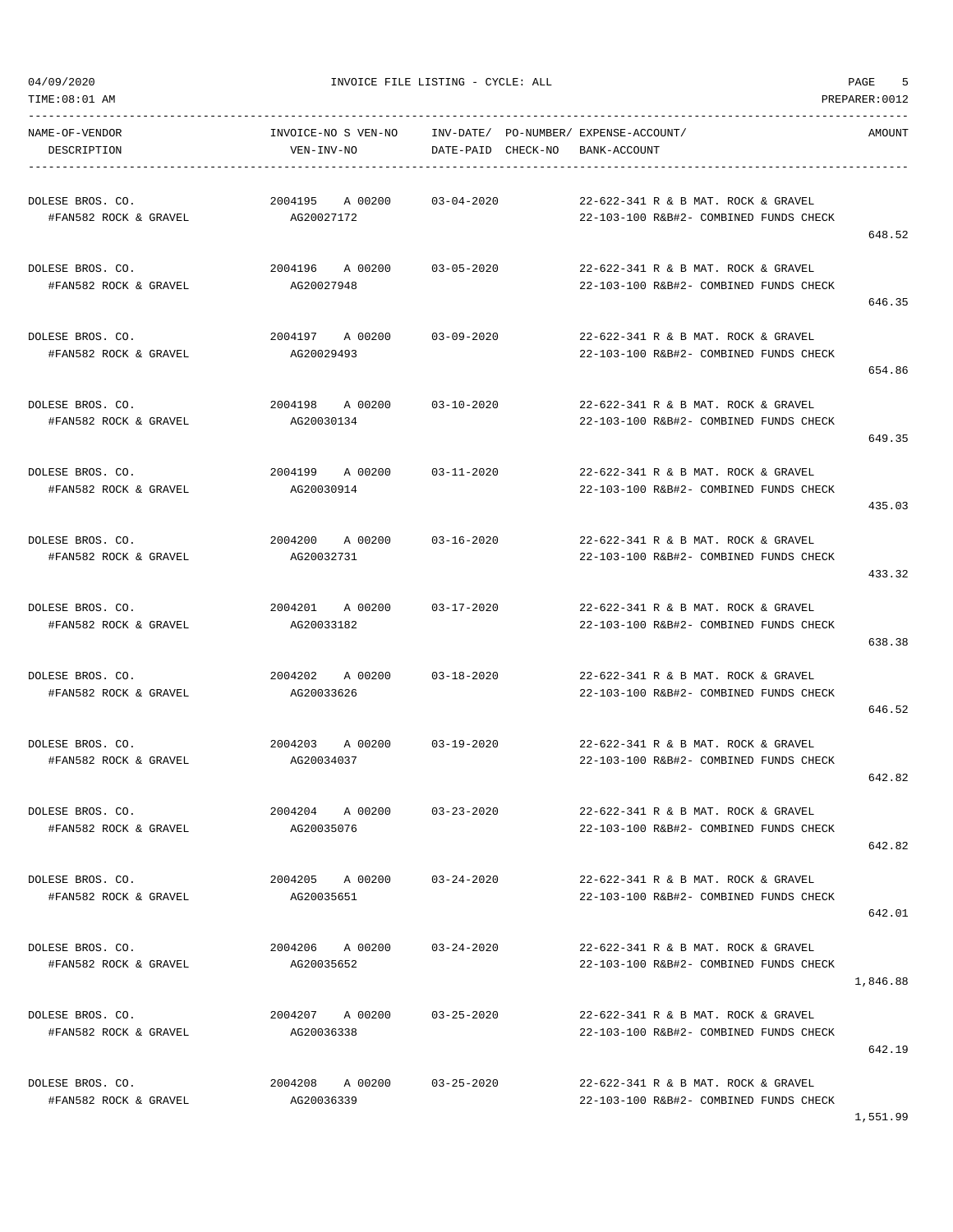TIME:08:01 AM PREPARER:0012

04/09/2020 INVOICE FILE LISTING - CYCLE: ALL PAGE 6

| NAME-OF-VENDOR<br>DESCRIPTION                                    | INVOICE-NO S VEN-NO INV-DATE/ PO-NUMBER/ EXPENSE-ACCOUNT/<br>VEN-INV-NO | DATE-PAID CHECK-NO BANK-ACCOUNT |                                                                                  | AMOUNT   |
|------------------------------------------------------------------|-------------------------------------------------------------------------|---------------------------------|----------------------------------------------------------------------------------|----------|
| DOLESE BROS. CO.<br>#FAN582 ROCK & GRAVEL                        | 2004209 A 00200<br>AG20037104                                           | 03-26-2020                      | 22-622-341 R & B MAT. ROCK & GRAVEL<br>22-103-100 R&B#2- COMBINED FUNDS CHECK    | 642.64   |
| DOLESE BROS. CO.<br>#FAN582 ROCK & GRAVEL                        | 2004210 A 00200<br>AG20037105                                           | 03-26-2020                      | 22-622-341 R & B MAT. ROCK & GRAVEL<br>22-103-100 R&B#2- COMBINED FUNDS CHECK    | 614.64   |
| DOLESE BROS. CO.<br>#FAN582 ROCK & GRAVEL                        | 2004211 A 00200<br>AG20038589                                           | $03 - 30 - 2020$                | 22-622-341 R & B MAT. ROCK & GRAVEL<br>22-103-100 R&B#2- COMBINED FUNDS CHECK    | 642.37   |
| DOLESE BROS. CO.<br>#FAN582 ROCK & GRAVEL                        | 2004212 A 00200 03-30-2020<br>AG20038590                                |                                 | 22-622-341 R & B MAT. ROCK & GRAVEL<br>22-103-100 R&B#2- COMBINED FUNDS CHECK    | 918.20   |
| DOLESE BROS. CO.<br>#FAN582 ROCK & GRAVEL                        | 2004213 A 00200<br>AG20039161                                           | $03 - 31 - 2020$                | 22-622-341 R & B MAT. ROCK & GRAVEL<br>22-103-100 R&B#2- COMBINED FUNDS CHECK    | 427.52   |
| DOLESE BROS. CO.<br>#FAN582 ROCK & GRAVEL                        | 2004214       A  00200            03-03-2020<br>AG20026460              |                                 | 78-628-341 R & B MAT. ROCK & GRAVEL<br>78-103-100 RAW WATER PIPELINE-COMB.FUN    | 781.50   |
| DOLESE BROS. CO.<br>#FAN582 ROCK & GRAVEL                        | 2004215 A 00200<br>AG20027171                                           | $03 - 04 - 2020$                | 78-628-341 R & B MAT. ROCK & GRAVEL<br>78-103-100 RAW WATER PIPELINE-COMB.FUN    | 449.06   |
| DOLESE BROS. CO.<br>#FAN582 ROCK & GRAVEL                        | 2004216 A00200<br>AG20027173                                            | 03-04-2020                      | 78-628-341 R & B MAT. ROCK & GRAVEL<br>78-103-100 RAW WATER PIPELINE-COMB.FUN    | 1,381.29 |
| DOLESE BROS. CO.<br>#FAN582 ROCK & GRAVEL                        | 2004217 A00200 03-05-2020<br>AG20027945                                 |                                 | 78-628-341 R & B MAT. ROCK & GRAVEL<br>78-103-100 RAW WATER PIPELINE-COMB.FUN    | 175.43   |
| DOLESE BROS. CO.<br>#FAN582 ROCK & GRAVEL                        | 2004218 A 00200<br>AG20027946                                           | $03 - 05 - 2020$                | 78-628-341 R & B MAT. ROCK & GRAVEL<br>78-103-100 RAW WATER PIPELINE-COMB.FUN    | 455.67   |
| DOLESE BROS. CO.<br>#FAN582 ROCK & GRAVEL                        | 2004219 A 00200<br>AG20027947                                           | $03 - 05 - 2020$                | 78-628-341 R & B MAT. ROCK & GRAVEL<br>78-103-100 RAW WATER PIPELINE-COMB.FUN    | 597.08   |
| ECONO SIGNS<br>3/30/20 SPEED LIMIT SIGNS                         | 2004120 A<br>10-959452                                                  | $03 - 30 - 2020$                | 21-621-343 R & B MAT. HARDWRE & LUMB<br>21-103-100 R&B#1-COMBINED FUNDS CHECKI   | 82.36    |
| ELLISON, KRISTY<br>3/9-4/2/20 TRAVEL- 53.2 MILES                 | 2004053<br>A                                                            | $04 - 03 - 2020$                | 10-403-427 OUT OF COUNTY TRAVEL/TRAINI<br>10-103-100 GENERAL-COMBINED FUNDS CHEC | 30.59    |
| FIRST UNITED METHODIST CHURCH<br>4/7/20 MARCH 200 2 8TH ELECTRIC | 2004054 A 00215 04-07-2020<br>42                                        |                                 | 10-518-440 UTILITIES ELECTRICITY<br>10-103-100 GENERAL-COMBINED FUNDS CHEC       |          |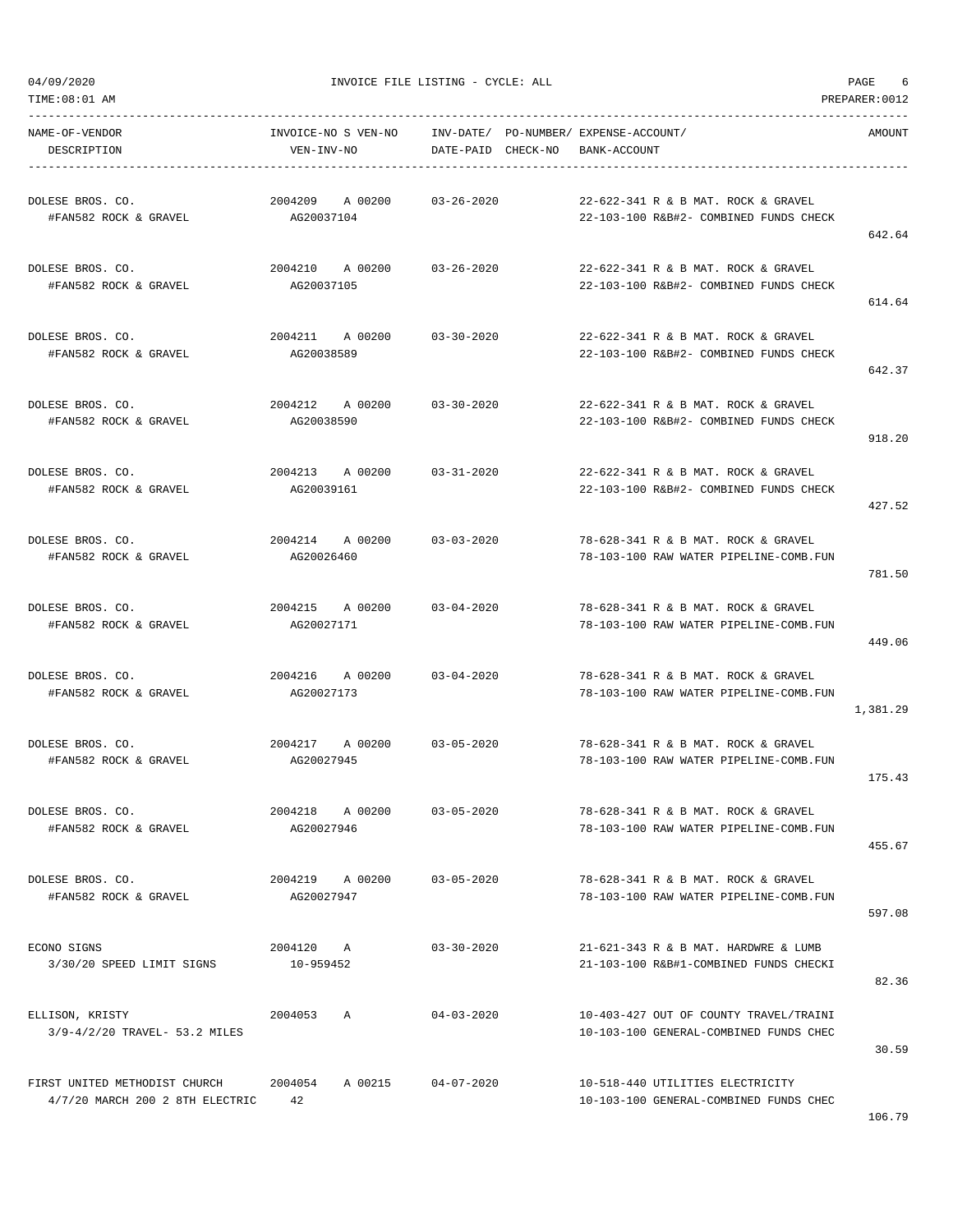| NAME-OF-VENDOR<br>DESCRIPTION                                                       | VEN-INV-NO                 | INVOICE-NO S VEN-NO INV-DATE/ PO-NUMBER/ EXPENSE-ACCOUNT/ | DATE-PAID CHECK-NO BANK-ACCOUNT |  |                                                                                           | AMOUNT |
|-------------------------------------------------------------------------------------|----------------------------|-----------------------------------------------------------|---------------------------------|--|-------------------------------------------------------------------------------------------|--------|
| 4/7/20 MARCH 200 2 8TH GAS                                                          | 42                         |                                                           |                                 |  | 10-518-441 UTILITIES GAS<br>10-103-100 GENERAL-COMBINED FUNDS CHEC                        | 96.67  |
| FIRST UNITED METHODIST CHURCH 2004056<br>4/7/20 MARCH 200 2 8TH WATER/SEWER 42      |                            | A 00215 04-07-2020                                        |                                 |  | 10-518-442 UTILITIES WATER<br>10-103-100 GENERAL-COMBINED FUNDS CHEC                      | 111.38 |
| FIRST UNITED METHODIST CHURCH<br>4/7/20 MARCH 200 2 8TH TRASH                       | 2004057<br>42              | A 00215 04-07-2020                                        |                                 |  | 10-518-443 TRASH PICKUP SERVICE<br>10-103-100 GENERAL-COMBINED FUNDS CHEC                 | 65.43  |
| 3/21-4/20/20 HEALTH OFFICER                                                         |                            |                                                           |                                 |  | 10-641-102 SALARY APPOINTED OFFICIAL<br>10-103-100 GENERAL-COMBINED FUNDS CHEC            | 200.00 |
| FRONTIER<br>903-965-7030-050400-5 PCT 1 PHONE                                       |                            | 2004121 A 00067 03-28-2020                                |                                 |  | 21-621-420 UTILITY TELEPHONE<br>21-103-100 R&B#1-COMBINED FUNDS CHECKI                    | 65.10  |
| GOODMAN-MORRIS, COURTNEY<br>FA-19-44512 TURNER DST CT                               |                            | 2004059 A 00459 03-27-2020                                |                                 |  | 10-435-436 ATTORNEY FEES- CPS CASES<br>10-103-100 GENERAL-COMBINED FUNDS CHEC             | 197.12 |
| GOODMAN-MORRIS, COURTNEY<br>FA-19-44524 LINGELBACH DST CT                           |                            | 2004060 A 00459 03-27-2020                                |                                 |  | 10-435-436 ATTORNEY FEES- CPS CASES<br>10-103-100 GENERAL-COMBINED FUNDS CHEC             | 176.00 |
| GOODMAN-MORRIS, COURTNEY 62004061 A 00459 03-27-2020<br>FA-20-44571 CASTILLO DST CT |                            |                                                           |                                 |  | 10-435-436 ATTORNEY FEES- CPS CASES<br>10-103-100 GENERAL-COMBINED FUNDS CHEC             | 184.00 |
| FA-19-44435 SKRINE/GREEN DST CT                                                     |                            |                                                           |                                 |  | 10-435-436 ATTORNEY FEES- CPS CASES<br>10-103-100 GENERAL-COMBINED FUNDS CHEC             | 320.00 |
| GOODMAN-MORRIS, COURTNEY<br>FA-20-44560 DUNNING DST CT                              | 2004063                    | A 00459                                                   | $03 - 27 - 2020$                |  | 10-435-436 ATTORNEY FEES- CPS CASES<br>10-103-100 GENERAL-COMBINED FUNDS CHEC             | 160.00 |
| GOODMAN-MORRIS, COURTNEY<br>FA-19-44522 RIVERA DST CT                               |                            | 2004064 A 00459 03-27-2020                                |                                 |  | 10-435-436 ATTORNEY FEES- CPS CASES<br>10-103-100 GENERAL-COMBINED FUNDS CHEC             | 160.00 |
| GOODMAN-MORRIS, COURTNEY<br>FA-20-44580 OTIS DST CT                                 | 2004065                    | A 00459                                                   | $03 - 27 - 2020$                |  | 10-435-436 ATTORNEY FEES- CPS CASES<br>10-103-100 GENERAL-COMBINED FUNDS CHEC             | 296.00 |
| GRAHAM TRUCK TIRE CENTER<br>#1658-B R&M TIRE                                        | 2004140 A 00692<br>2038554 |                                                           | $03 - 03 - 2020$                |  | 23-623-459 R & M MACH. TIRES & TUBES<br>23-103-100 R&B#3-COMBINED FUNDS CHECKI            | 35.00  |
| GT DISTRIBUTORS, INC<br>#002162 Uniforms                                            | 2004066<br>INV0759536      | A 00281                                                   |                                 |  | 03-30-2020 2020000238 10-560-395 UNIFORMS/OTHER<br>10-103-100 GENERAL-COMBINED FUNDS CHEC |        |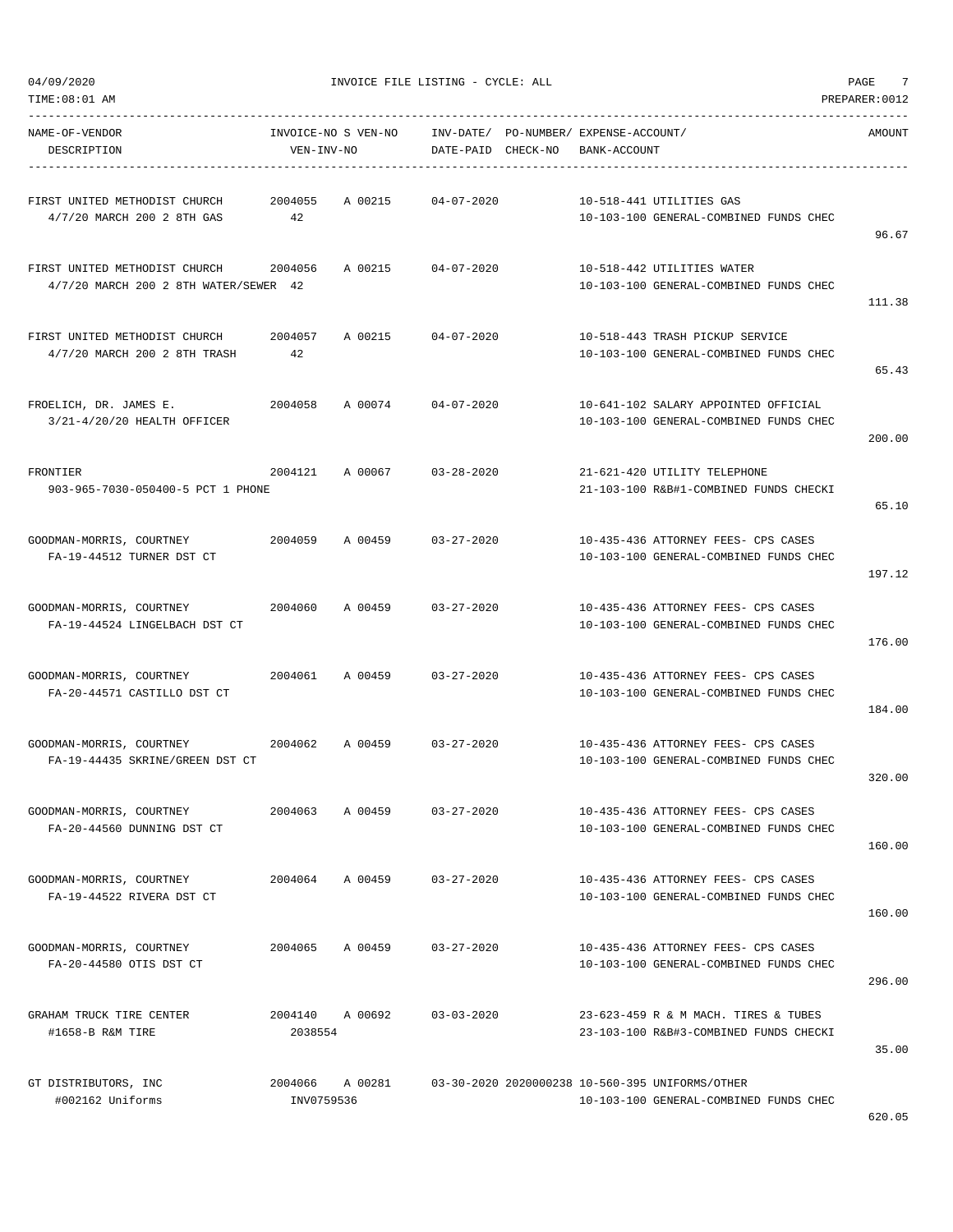| NAME-OF-VENDOR<br>DESCRIPTION                                 | INVOICE-NO S VEN-NO<br>VEN-INV-NO |         | DATE-PAID        | CHECK-NO | INV-DATE/ PO-NUMBER/ EXPENSE-ACCOUNT/<br>BANK-ACCOUNT                            | AMOUNT   |
|---------------------------------------------------------------|-----------------------------------|---------|------------------|----------|----------------------------------------------------------------------------------|----------|
| HOLLAND, JORDAN PLLC<br>FA-19-44179 WC/JC DST CT              | 2004067                           | A 00010 | $03 - 27 - 2020$ |          | 10-435-436 ATTORNEY FEES- CPS CASES<br>10-103-100 GENERAL-COMBINED FUNDS CHEC    | 314.50   |
| JN WRECKER<br>3/27/20 1999 INTL TOWING                        | 2004141<br>$20 - 05563$           | A 00040 | $03 - 27 - 2020$ |          | 23-623-458 R & M MACHINERY PARTS<br>23-103-100 R&B#3-COMBINED FUNDS CHECKI       | 350.00   |
| JN WRECKER<br>3/30/20 VOVLO ROLL OVER                         | 2004142<br>$20 - 05578$           | A 00040 | $03 - 30 - 2020$ |          | 23-623-458 R & M MACHINERY PARTS<br>23-103-100 R&B#3-COMBINED FUNDS CHECKI       | 1,500.00 |
| JOHNSON, ROBERT<br>3/2/20 TRAILER RENTAL                      | 2004080                           | Α       | $03 - 02 - 2020$ |          | 10-404-427 ELECTION TRAVEL/TRAINING<br>10-103-100 GENERAL-COMBINED FUNDS CHEC    | 32.95    |
| JPMORGAN CHASE BANK NA<br>5567 0879 0001 8285 NIGP DUES       | 2004068                           | A 00378 | $04 - 06 - 2020$ |          | 10-496-481 DUES<br>10-103-100 GENERAL-COMBINED FUNDS CHEC                        | 190.00   |
| JPMORGAN CHASE BANK NA<br>5567 0879 0001 8285 JANITOR SUPPLY  | 2004069                           | A 00378 | $04 - 06 - 2020$ |          | 10-518-332 JANITOR SUPPLIES<br>10-103-100 GENERAL-COMBINED FUNDS CHEC            | 57.34    |
| JPMORGAN CHASE BANK NA<br>5567 0879 0001 8285 JANITOR SUPPLY  | 2004070                           | A 00378 | $04 - 06 - 2020$ |          | 10-513-332 JANITOR SUPPLIES<br>10-103-100 GENERAL-COMBINED FUNDS CHEC            | 23.23    |
| JPMORGAN CHASE BANK NA<br>5567 0879 0001 8285 JANITOR SUPPLY  | 2004071                           | A 00378 | $04 - 06 - 2020$ |          | 10-511-332 JANITOR SUPPLIES<br>10-103-100 GENERAL-COMBINED FUNDS CHEC            | 14.39    |
| JPMORGAN CHASE BANK NA<br>5567 0879 0001 8285 ZOOM            | 2004072                           | A 00378 | $04 - 06 - 2020$ |          | 10-409-574 TECHNOLOGY<br>10-103-100 GENERAL-COMBINED FUNDS CHEC                  | 69.34    |
| JPMORGAN CHASE BANK NA<br>5567 0879 0001 8285 TRAINING REGIST | 2004073                           | A 00378 | $04 - 06 - 2020$ |          | 10-495-427 OUT OF COUNTY TRAVEL/TRAINI<br>10-103-100 GENERAL-COMBINED FUNDS CHEC | 100.00   |
| JPMORGAN CHASE BANK NA<br>5567 0879 0001 8285 TRAINING REGIST | 2004074                           | A 00378 | $04 - 06 - 2020$ |          | 10-497-427 OUT OF COUNTY TRAVEL/TRAINI<br>10-103-100 GENERAL-COMBINED FUNDS CHEC | 150.00   |
| JPMORGAN CHASE BANK NA<br>5567 0879 0001 8285 CT DUES         | 2004075                           | A 00378 | $04 - 06 - 2020$ |          | 10-435-481 DUES<br>10-103-100 GENERAL-COMBINED FUNDS CHEC                        | 70.00    |
| JPMORGAN CHASE BANK NA<br>5567 0879 0001 8285 CO CLK DEPOSIT  | 2004076                           | A 00378 | $04 - 06 - 2020$ |          | 10-403-435 PRINTING<br>10-103-100 GENERAL-COMBINED FUNDS CHEC                    | 149.99   |
| JPMORGAN CHASE BANK NA<br>5567 0879 0001 8285 SO DEPOSIT/CHEC | 2004077                           | A 00378 | $04 - 06 - 2020$ |          | 10-560-435 PRINTING<br>10-103-100 GENERAL-COMBINED FUNDS CHEC                    |          |

-----------------------------------------------------------------------------------------------------------------------------------

TIME:08:01 AM PREPARER:0012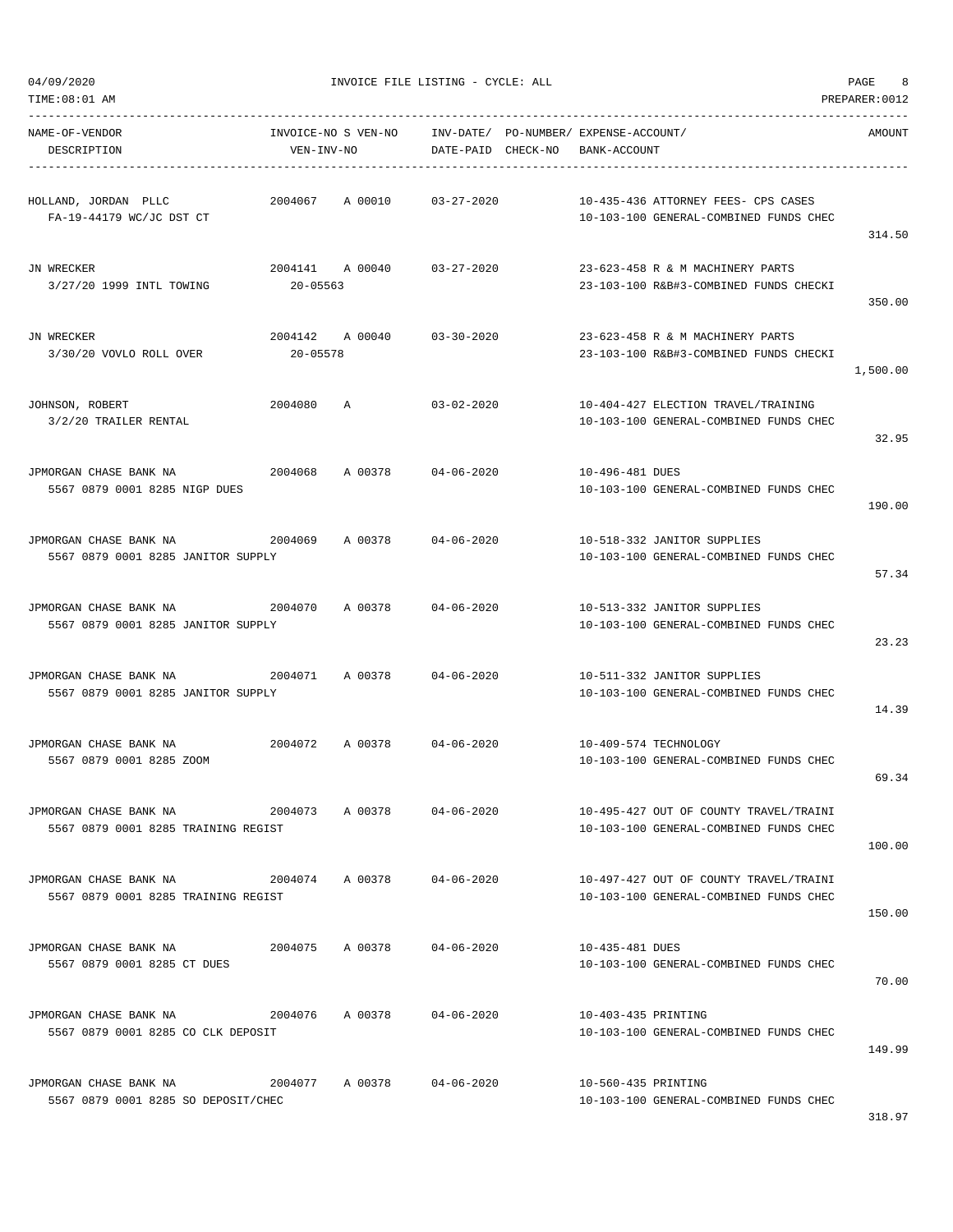| 04/09/2020                                                                                                  |                           | INVOICE FILE LISTING - CYCLE: ALL                              |                    |                     |                                                                                  | PAGE<br>9      |
|-------------------------------------------------------------------------------------------------------------|---------------------------|----------------------------------------------------------------|--------------------|---------------------|----------------------------------------------------------------------------------|----------------|
| TIME:08:01 AM                                                                                               |                           |                                                                |                    |                     |                                                                                  | PREPARER: 0012 |
| NAME-OF-VENDOR<br>DESCRIPTION                                                                               | VEN-INV-NO                | INVOICE-NO S VEN-NO      INV-DATE/ PO-NUMBER/ EXPENSE-ACCOUNT/ | DATE-PAID CHECK-NO | BANK-ACCOUNT        |                                                                                  | AMOUNT         |
| JPMORGAN CHASE BANK NA<br>5567 0879 0001 8285 TRAINING REG/HO                                               | 2004078                   | A 00378                                                        | 04-06-2020         |                     | 10-495-427 OUT OF COUNTY TRAVEL/TRAINI<br>10-103-100 GENERAL-COMBINED FUNDS CHEC | 443.30         |
| JPMORGAN CHASE BANK NA<br>5567 0879 0001 8285 TRANSPORT                                                     |                           | 2004079 A 00378 04-06-2020                                     |                    |                     | 10-560-428 PRISONER TRANSPORT<br>10-103-100 GENERAL-COMBINED FUNDS CHEC          | 128.58         |
| JPMORGAN CHASE BANK NA<br>2004122<br>5567 0879 0001 8285 TRK BED LIGHTS                                     |                           | A 00378                                                        | $04 - 06 - 2020$   |                     | 21-621-458 R & M MACHINERY PARTS<br>21-103-100 R&B#1-COMBINED FUNDS CHECKI       | 30.00          |
| JPMORGAN CHASE BANK NA<br>5567 0879 0001 8285 SHOP WATER                                                    | 2004132 A 00378           |                                                                | $04 - 06 - 2020$   |                     | 22-622-340 SHOP SUPPLIES<br>22-103-100 R&B#2- COMBINED FUNDS CHECK               | 34.24          |
| LEONARD, CITY OF<br>#0828 WATER/SEWER                                                                       |                           | 2004133 A 00048 03-31-2020                                     |                    |                     | 22-622-442 UTILITY WATER<br>22-103-100 R&B#2- COMBINED FUNDS CHECK               | 81.69          |
| LEXISNEXIS RISK DATA MANAGEMENT INC 2004107 A 00273 03-31-2020<br>#1394504 CONST #1 ONLINE 1394504-20200331 |                           |                                                                |                    |                     | 10-551-421 ONLINE RESEARCH/ACCURINT<br>10-103-100 GENERAL-COMBINED FUNDS CHEC    | 50.00          |
| LEXISNEXIS RISK DATA MANAGEMENT INC 2004108 A 00273<br>#1726707 JP2 ONLINE                                  | 1726707-20200331          |                                                                | $03 - 31 - 2020$   | 10-456-421 DSL LINE | 10-103-100 GENERAL-COMBINED FUNDS CHEC                                           | 91.00          |
| MAGNEGAS WELDING SUPPLY - SOUTH, LL 2004143 A 00446 03-31-2020<br>#FANNI CYLINDER LEASE                     | R1355878                  |                                                                |                    |                     | 23-623-343 R & B MAT, HARDWRE & LUMB<br>23-103-100 R&B#3-COMBINED FUNDS CHECKI   | 15.50          |
| MCCRAW OIL CO.<br>#23040045 SHERIFF GAS                                                                     | 2004081<br>P26867         | A 00111 03-05-2020                                             |                    |                     | 10-560-330 AUTO EXPENSE GAS & OIL<br>10-103-100 GENERAL-COMBINED FUNDS CHEC      | 1,484.94       |
| MCCRAW OIL CO.<br>#23040045 SHERIFF GAS                                                                     | 2004082<br>P26920         | A 00111                                                        | $03 - 12 - 2020$   |                     | 10-560-330 AUTO EXPENSE GAS & OIL<br>10-103-100 GENERAL-COMBINED FUNDS CHEC      | 901.21         |
| MCCRAW OIL CO.<br>#23040045 SHERIFF GAS                                                                     | 2004083<br>P26808         | A 00111                                                        | $03 - 19 - 2020$   |                     | 10-560-330 AUTO EXPENSE GAS & OIL<br>10-103-100 GENERAL-COMBINED FUNDS CHEC      | 747.94         |
| MCCRAW OIL CO.<br>#23040045 SHERIFF GAS                                                                     | 2004084 A 00111<br>P24925 |                                                                | $03 - 27 - 2020$   |                     | 10-560-330 AUTO EXPENSE GAS & OIL<br>10-103-100 GENERAL-COMBINED FUNDS CHEC      | 706.49         |
| MCCRAW OIL CO.<br>#23040023 PCT 1 GAS/OIL                                                                   | 2004123 A 00111<br>P26851 |                                                                | $03 - 04 - 2020$   |                     | 21-621-457 R & M MACHINERY GAS & OIL<br>21-103-100 R&B#1-COMBINED FUNDS CHECKI   | 2,162.75       |
| MCCRAW OIL CO.<br>#23040023 PCT 1 GAS/OIL                                                                   | 2004124<br>327331         | A 00111                                                        | $03 - 10 - 2020$   |                     | 21-621-457 R & M MACHINERY GAS & OIL<br>21-103-100 R&B#1-COMBINED FUNDS CHECKI   |                |

4,485.90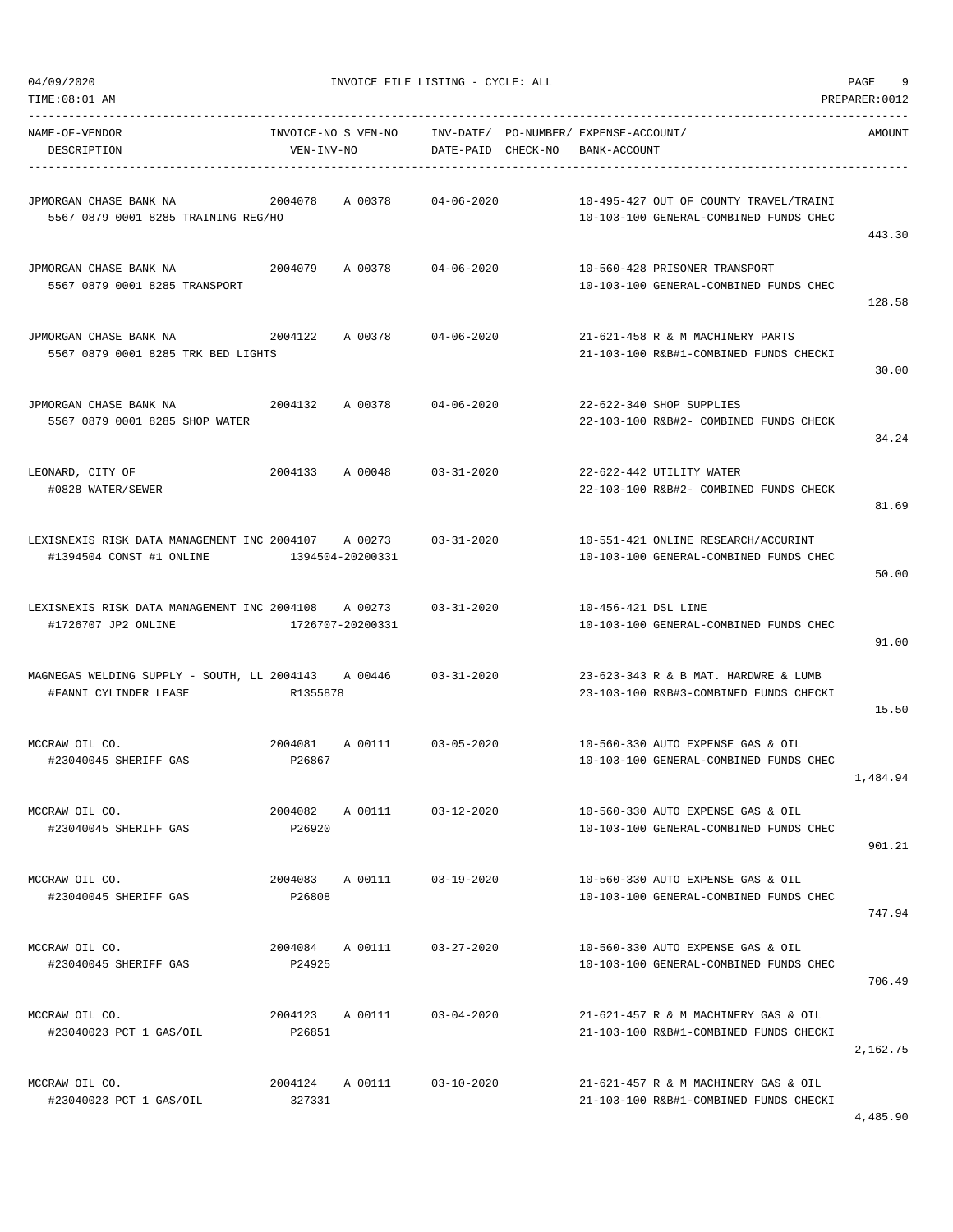TIME:08:01 AM PREPARER:0012

----------------------------------------------------------------------------------------------------------------------------------- NAME-OF-VENDOR INVOICE-NO S VEN-NO INV-DATE/ PO-NUMBER/ EXPENSE-ACCOUNT/ AMOUNT DESCRIPTION VEN-INV-NO DATE-PAID CHECK-NO BANK-ACCOUNT ----------------------------------------------------------------------------------------------------------------------------------- MCCRAW OIL CO. 2004134 A 00111 03-05-2020 22-622-457 R & M MACHINERY GAS & OIL #23040025 PCT 2 GAS/OIL P26846 22-103-100 R&B#2- COMBINED FUNDS CHECK 4,788.03 MCCRAW OIL CO. 2004135 A 00111 03-31-2020 22-622-457 R & M MACHINERY GAS & OIL #23040025 PCT 2 GAS/OIL P26889 22-103-100 R&B#2- COMBINED FUNDS CHECK 1,485.32 MCCRAW OIL CO. 2004144 A 00111 03-03-2020 23-623-457 R & M MACHINERY GAS & OIL #23040034 PCT 3 GAS/OIL P27070 23-103-100 R&B#3-COMBINED FUNDS CHECKI 3,579.41 MCCRAW OIL CO. 2004145 A 00111 03-16-2020 23-623-457 R & M MACHINERY GAS & OIL #23040034 PCT 3 GAS/OIL P27007 23-103-100 R&B#3-COMBINED FUNDS CHECKI 3,758.01 MCCRAW OIL CO. 2004146 A 00111 03-30-2020 23-623-457 R & M MACHINERY GAS & OIL #23040034 PCT 3 GAS/OIL P26999 23-103-100 R&B#3-COMBINED FUNDS CHECKI 2,217.38 MCCRAW OIL CO. 2004185 A 00111 03-06-2020 24-624-457 R & M MACHINERY GAS & OIL #23040036 PCT 4 GAS/OIL P26859 24-103-100 R&B#4- COMBINED FUNDS CHECK 2,786.39 MCCRAW OIL CO. 2004186 A 00111 03-27-2020 24-624-457 R & M MACHINERY GAS & OIL #23040036 PCT 4 GAS/OIL P27003 24-103-100 R&B#4- COMBINED FUNDS CHECK 1,921.62 O'REILLY AUTOMOTIVE, INC. 2004085 A 00440 03-28-2020 10-560-454 R & M AUTOMOBILES #260555 SHERIF AUTO PARTS 0361276493 10-103-100 GENERAL-COMBINED FUNDS CHEC 20.56 O'REILLY AUTOMOTIVE, INC. 2004125 A 00440 03-28-2020 21-621-458 R & M MACHINERY PARTS #152888 R&M PARTS 21-103-100 R&B#1-COMBINED FUNDS CHECKI 122.68 O'REILLY AUTOMOTIVE, INC. 2004187 A 00440 03-28-2020 24-624-458 R & M MACHINERY PARTS #163525 PCT 4 R&M PARTS 24-103-100 R&B#4- COMBINED FUNDS CHECK 409.24 OFFICE DEPOT 2004086 A 00216 04-03-2020 2020000230 10-475-572 OFFICE EQUIPMENT #29023460 Printer HP M404DN 469592753001/4535872 10-103-100 GENERAL-COMBINED FUNDS CHEC 161.73 OFFICE DEPOT 2004087 A 00216 03-28-2020 2020000236 10-499-310 OFFICE SUPPLIES #29023460 Office Supplies TISSUE 466914390001 10-103-100 GENERAL-COMBINED FUNDS CHEC 9.44 OFFICE DEPOT 2004088 A 00216 03-30-2020 2020000236 10-499-310 OFFICE SUPPLIES #29023460 PAPER 466913446001 10-103-100 GENERAL-COMBINED FUNDS CHEC 42.50 OFFICE DEPOT 2004089 A 00216 03-30-2020 2020000236 10-499-310 OFFICE SUPPLIES #29023460 TAPE 466914389001 10-103-100 GENERAL-COMBINED FUNDS CHEC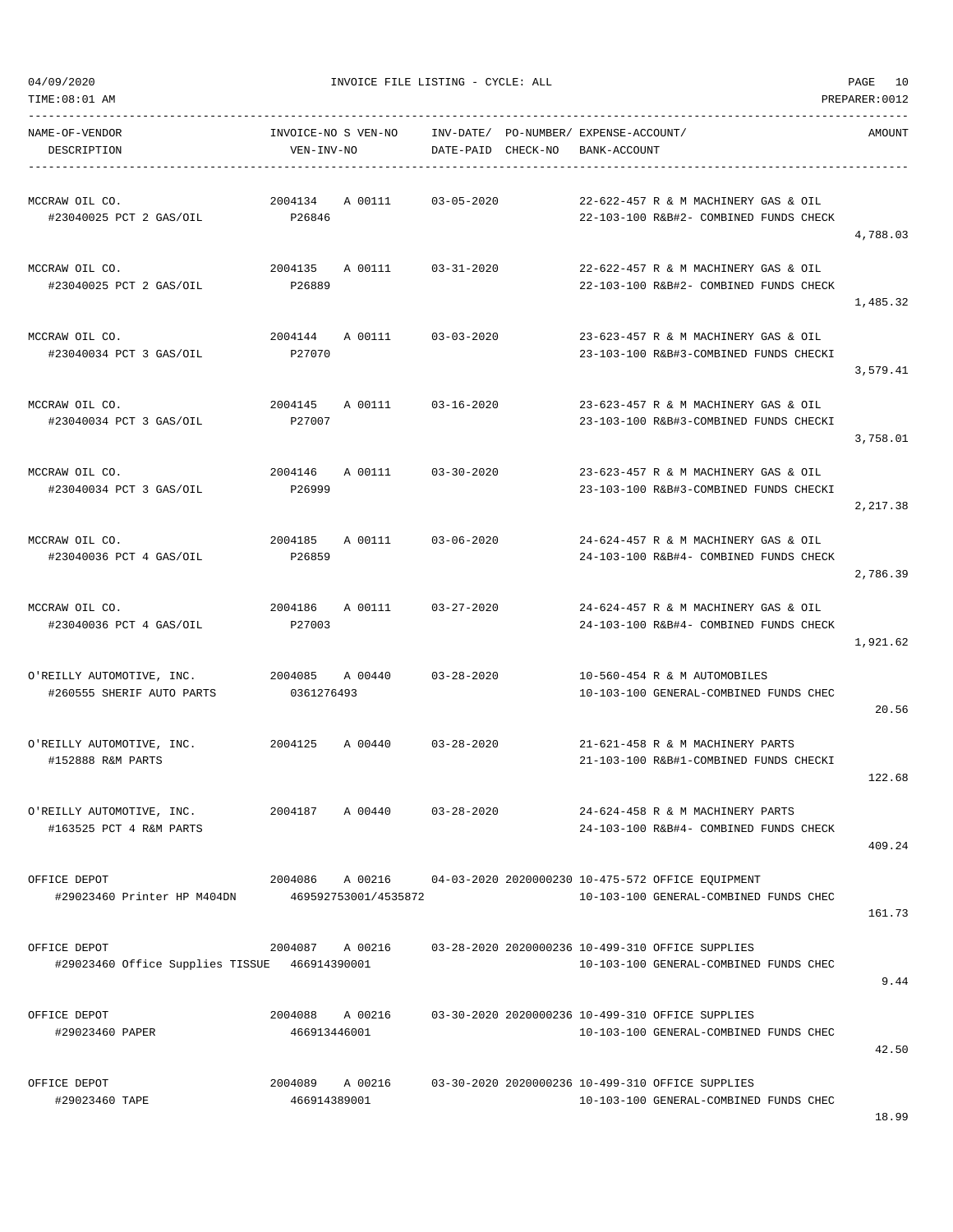| NAME-OF-VENDOR         | S VEN-NO<br>INVOICE-NO S | INV-DATE      | PO-NUMBER/     | EXPENSE-ACCOUNT        | <b>MOUNT</b> |
|------------------------|--------------------------|---------------|----------------|------------------------|--------------|
| יות דיחת דיחות היה היה | $INTZ-NIC$<br>י דריהיד   | חדולת החיירות | $CUTCVI - NIO$ | <b>DANIZ ACCOUNTER</b> |              |

| NAME-OF-VENDOR<br>DESCRIPTION                          | INVOICE-NO S VEN-NO<br>VEN-INV-NO      | DATE-PAID CHECK-NO | INV-DATE/ PO-NUMBER/ EXPENSE-ACCOUNT/<br>BANK-ACCOUNT                                      | AMOUNT   |
|--------------------------------------------------------|----------------------------------------|--------------------|--------------------------------------------------------------------------------------------|----------|
| OFFICE DEPOT<br>#29023460 Office Supplies              | 2004090 A 00216<br>468212788001        |                    | 03-31-2020 2020000240 10-475-310 OFFICE SUPPLIES<br>10-103-100 GENERAL-COMBINED FUNDS CHEC | 150.35   |
| OFFICE DEPOT<br>#29023460 USB                          | 2004091 A 00216<br>468212789001        |                    | 04-01-2020 2020000240 10-475-310 OFFICE SUPPLIES<br>10-103-100 GENERAL-COMBINED FUNDS CHEC | 14.99    |
| OFFICE DEPOT<br>#29023460 Office Supplies 468439903001 | 2004092<br>A 00216                     |                    | 03-31-2020 2020000242 10-665-310 OFFICE SUPPLIES<br>10-103-100 GENERAL-COMBINED FUNDS CHEC | 262.71   |
| OFFICE DEPOT<br>#29023460 Office Supplies              | 2004109 A 00216<br>466543939001        |                    | 03-28-2020 2020000232 12-403-310 OFFICE SUPPLIES<br>12-103-100 CO.CLK.VITAL STAT.-COMB.FUN | 44.79    |
| OFFICE DEPOT<br>#29023460 PAPER                        | 2004110 A 00216<br>470534256001        |                    | 04-03-2020 2020000232 12-403-310 OFFICE SUPPLIES<br>12-103-100 CO.CLK.VITAL STAT.-COMB.FUN | 89.97    |
| OFFICE DEPOT<br>#29023460 OFFICE SUPPLY                | 2004111<br>A 00216<br>466542426001     |                    | 03-30-2020 2020000232 12-403-310 OFFICE SUPPLIES<br>12-103-100 CO.CLK.VITAL STAT.-COMB.FUN | 2.06     |
| OFFICE DEPOT<br>#29023460 Office Supplies              | 2004116 A 00216<br>466543939001        |                    | 03-28-2020 2020000232 18-402-310 OFFICE SUPPLIES<br>18-103-100 CO.CLK.REC.MNGMT.-COMB.FUND | 23.43    |
| OFFICE DEPOT<br>#29023460OFFICE SUPPLY                 | 2004117 A 00216<br>466542426001        |                    | 03-30-2020 2020000232 18-402-310 OFFICE SUPPLIES<br>18-103-100 CO.CLK.REC.MNGMT.-COMB.FUND | 71.12    |
| PARKER TIRE<br>$4/2/20$ R&M TIRE                       | 2004126<br>A 00006 04-02-2020<br>11899 |                    | 21-621-459 R & M MACH. TIRES & TUBES<br>21-103-100 R&B#1-COMBINED FUNDS CHECKI             | 50.00    |
| PARKER TIRE<br>4/1/20 R&M TIRE                         | 2004188 A 00006 04-01-2020<br>11897    |                    | 24-624-459 R & M MACH. TIRES & TUBES<br>24-103-100 R&B#4- COMBINED FUNDS CHECK             | 30.00    |
| PERKINS, J. DANIEL<br>FA-19-44493 COLLINSWORTH DST CT  | 2004093 A 00589                        | $04 - 03 - 2020$   | 10-435-436 ATTORNEY FEES- CPS CASES<br>10-103-100 GENERAL-COMBINED FUNDS CHEC              | 204.00   |
| PERKINS, J. DANIEL<br>FA-20-44569 GARREN DST CT        | 2004094 A 00589                        | 04-03-2020         | 10-435-436 ATTORNEY FEES- CPS CASES<br>10-103-100 GENERAL-COMBINED FUNDS CHEC              | 850.00   |
| R.K. HALL, LLC<br>#1476 OIL SAND                       | 2004127 A 00638<br>231597              | 03-25-2020         | 21-621-344 R & B MAT ASPHALT /RD OIL<br>21-103-100 R&B#1-COMBINED FUNDS CHECKI             | 3,832.46 |
| R.K. HALL, LLC<br>#1475 OIL SAND                       | 2004136 A 00638 03-06-2020<br>229489   |                    | 22-622-344 R & B MAT. ASPHALT/RD OIL<br>22-103-100 R&B#2- COMBINED FUNDS CHECK             |          |
|                                                        |                                        |                    |                                                                                            |          |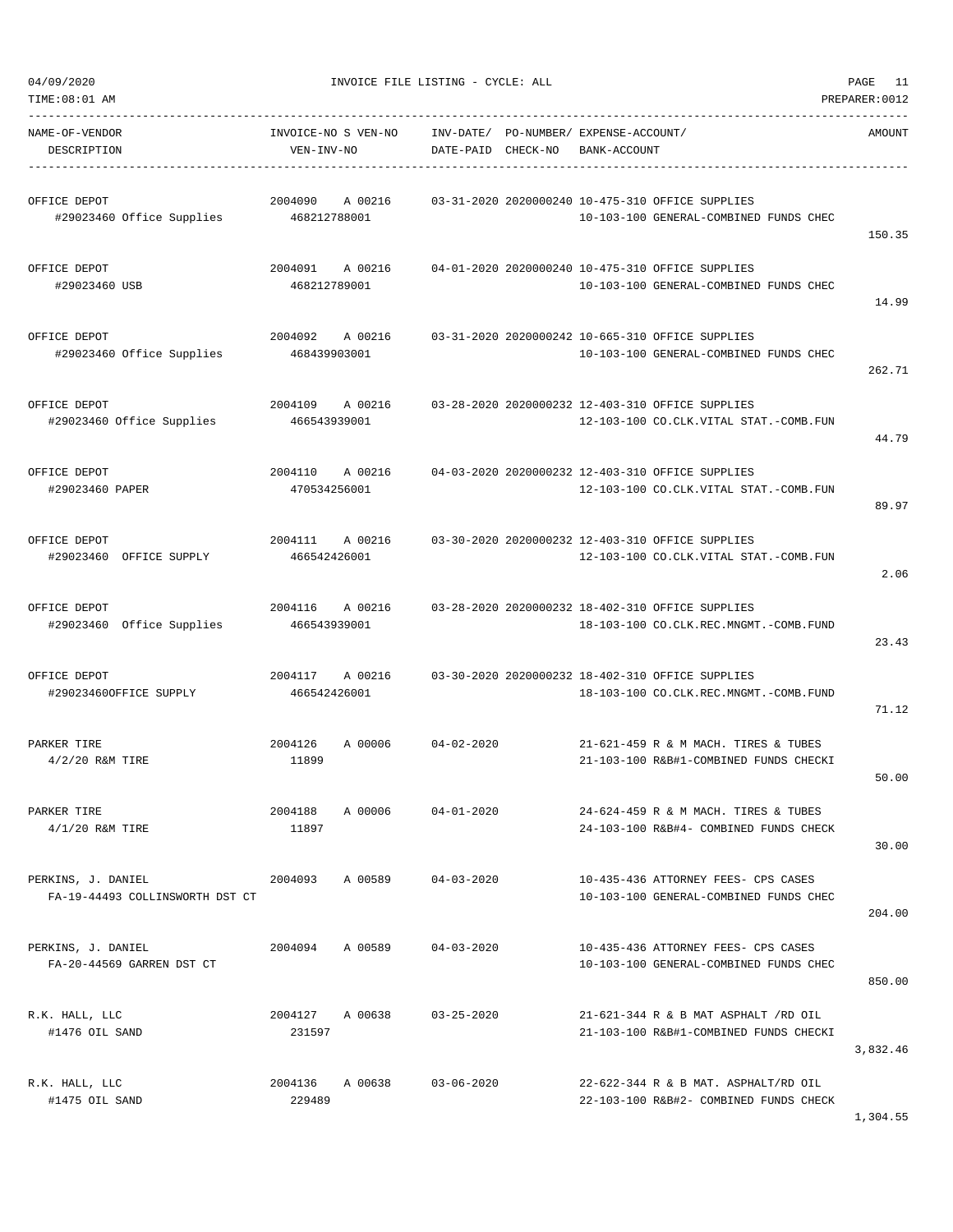TIME:08:01 AM PREPARER:0012 ----------------------------------------------------------------------------------------------------------------------------------- NAME-OF-VENDOR INVOICE-NO S VEN-NO INV-DATE/ PO-NUMBER/ EXPENSE-ACCOUNT/ AMOUNT DESCRIPTION VEN-INV-NO DATE-PAID CHECK-NO BANK-ACCOUNT -----------------------------------------------------------------------------------------------------------------------------------

| R.K. HALL, LLC      | 2004147         | A 00638 | $03 - 02 - 2020$           | 23-623-341 R & B MAT. ROCK & GRAVEL    |          |
|---------------------|-----------------|---------|----------------------------|----------------------------------------|----------|
| #1474 ROCK & GRAVEL | 228830          |         |                            | 23-103-100 R&B#3-COMBINED FUNDS CHECKI |          |
|                     |                 |         |                            |                                        | 580.88   |
|                     |                 |         |                            |                                        |          |
| R.K. HALL, LLC      |                 |         | 2004148 A 00638 03-03-2020 | 23-623-341 R & B MAT. ROCK & GRAVEL    |          |
| #1474 ROCK & GRAVEL | 229005          |         |                            | 23-103-100 R&B#3-COMBINED FUNDS CHECKI |          |
|                     |                 |         |                            |                                        | 193.84   |
|                     |                 |         |                            |                                        |          |
|                     |                 |         |                            |                                        |          |
| R.K. HALL, LLC      |                 |         | 2004149 A 00638 03-04-2020 | 23-623-341 R & B MAT. ROCK & GRAVEL    |          |
| #1474 ROCK & GRAVEL | 229095          |         |                            | 23-103-100 R&B#3-COMBINED FUNDS CHECKI |          |
|                     |                 |         |                            |                                        | 613.37   |
|                     |                 |         |                            |                                        |          |
| R.K. HALL, LLC      | 2004150         |         | A 00638 03-05-2020         | 23-623-341 R & B MAT. ROCK & GRAVEL    |          |
| #1474 ROCK & GRAVEL | 229260          |         |                            | 23-103-100 R&B#3-COMBINED FUNDS CHECKI |          |
|                     |                 |         |                            |                                        | 608.19   |
|                     |                 |         |                            |                                        |          |
| R.K. HALL, LLC      |                 |         | 2004151 A 00638 03-09-2020 | 23-623-341 R & B MAT. ROCK & GRAVEL    |          |
| #1474 ROCK & GRAVEL | 229788          |         |                            | 23-103-100 R&B#3-COMBINED FUNDS CHECKI |          |
|                     |                 |         |                            |                                        | 608.52   |
|                     |                 |         |                            |                                        |          |
| R.K. HALL, LLC      |                 |         | 2004152 A 00638 03-16-2020 | 23-623-341 R & B MAT. ROCK & GRAVEL    |          |
| #1474 ROCK & GRAVEL | 230693          |         |                            | 23-103-100 R&B#3-COMBINED FUNDS CHECKI |          |
|                     |                 |         |                            |                                        | 610.22   |
|                     |                 |         |                            |                                        |          |
|                     |                 |         |                            |                                        |          |
| R.K. HALL, LLC      |                 |         | 2004153 A 00638 03-17-2020 | 23-623-341 R & B MAT. ROCK & GRAVEL    |          |
| #1474 ROCK & GRAVEL | 230725          |         |                            | 23-103-100 R&B#3-COMBINED FUNDS CHECKI |          |
|                     |                 |         |                            |                                        | 607.25   |
|                     |                 |         |                            |                                        |          |
| R.K. HALL, LLC      |                 |         | 2004154 A 00638 03-18-2020 | 23-623-341 R & B MAT. ROCK & GRAVEL    |          |
| #1474 ROCK & GRAVEL | 230853          |         |                            | 23-103-100 R&B#3-COMBINED FUNDS CHECKI |          |
|                     |                 |         |                            |                                        | 616.94   |
|                     |                 |         |                            |                                        |          |
| R.K. HALL, LLC      |                 |         | 2004155 A 00638 03-19-2020 | 23-623-341 R & B MAT. ROCK & GRAVEL    |          |
| #1474 ROCK & GRAVEL | 230922          |         |                            | 23-103-100 R&B#3-COMBINED FUNDS CHECKI |          |
|                     |                 |         |                            |                                        | 616.85   |
|                     |                 |         |                            |                                        |          |
| R.K. HALL, LLC      |                 |         | 2004156 A 00638 03-23-2020 | 23-623-341 R & B MAT. ROCK & GRAVEL    |          |
| #1474 ROCK & GRAVEL | 231183          |         |                            | 23-103-100 R&B#3-COMBINED FUNDS CHECKI |          |
|                     |                 |         |                            |                                        | 611.58   |
|                     |                 |         |                            |                                        |          |
| R.K. HALL, LLC      |                 |         | 2004157 A 00638 03-24-2020 | 23-623-341 R & B MAT. ROCK & GRAVEL    |          |
| #1474 ROCK & GRAVEL | 231285          |         |                            | 23-103-100 R&B#3-COMBINED FUNDS CHECKI |          |
|                     |                 |         |                            |                                        | 607.16   |
|                     |                 |         |                            |                                        |          |
|                     |                 |         |                            |                                        |          |
| R.K. HALL, LLC      |                 |         | 2004158 A 00638 03-25-2020 | 23-623-341 R & B MAT. ROCK & GRAVEL    |          |
| #1474 ROCK & GRAVEL | 231483          |         |                            | 23-103-100 R&B#3-COMBINED FUNDS CHECKI |          |
|                     |                 |         |                            |                                        | 606.49   |
|                     |                 |         |                            |                                        |          |
| R.K. HALL, LLC      | 2004159 A 00638 |         | $03 - 30 - 2020$           | 23-623-341 R & B MAT. ROCK & GRAVEL    |          |
| #1474 ROCK & GRAVEL | 232344          |         |                            | 23-103-100 R&B#3-COMBINED FUNDS CHECKI |          |
|                     |                 |         |                            |                                        | 1,251.30 |
|                     |                 |         |                            |                                        |          |
| R.K. HALL, LLC      | 2004160 A 00638 |         | $03 - 31 - 2020$           | 23-623-341 R & B MAT. ROCK & GRAVEL    |          |
| #1474 ROCK & GRAVEL | 232370          |         |                            | 23-103-100 R&B#3-COMBINED FUNDS CHECKI |          |
|                     |                 |         |                            |                                        | 1,264.89 |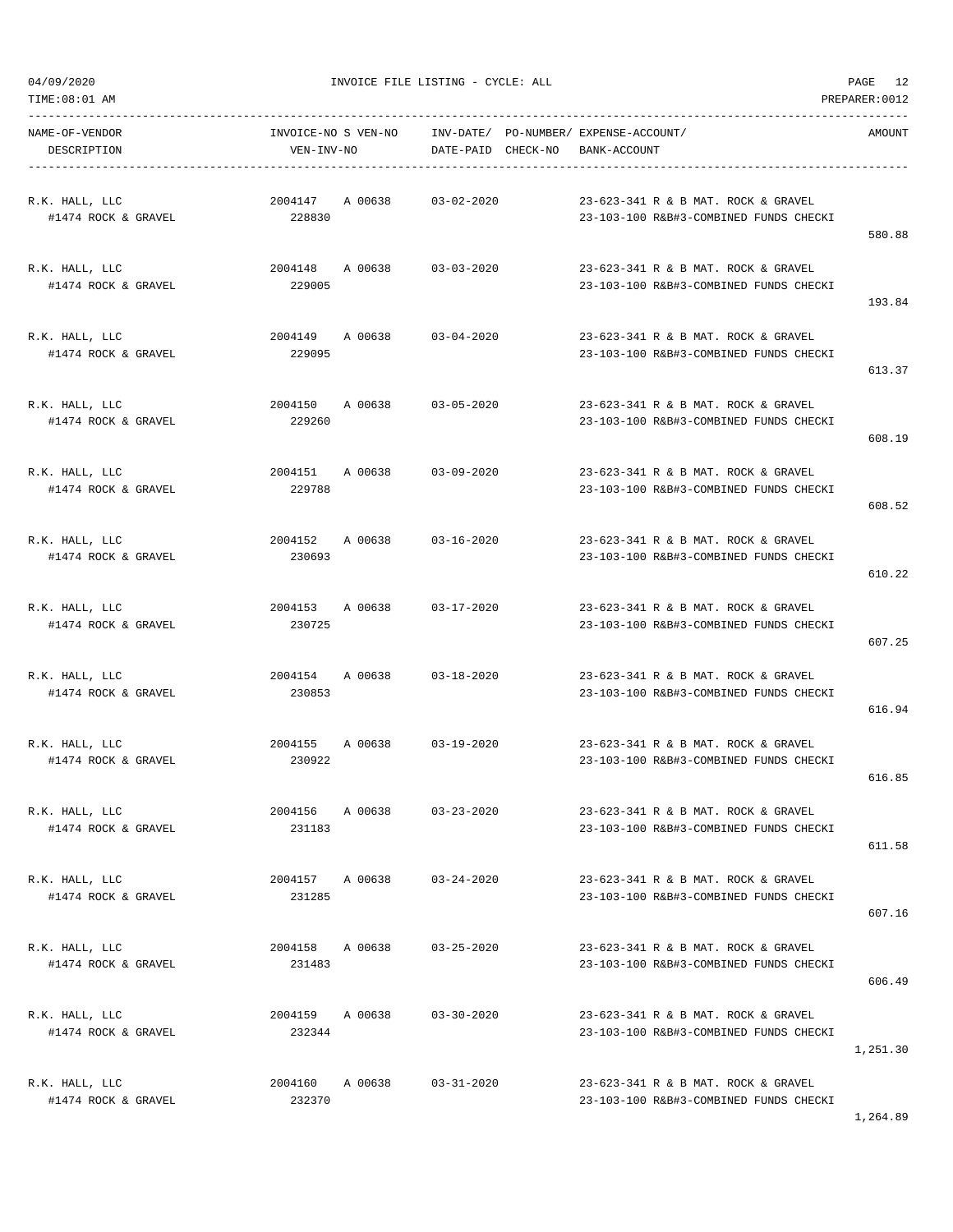|  | 04/09/2020 |  |
|--|------------|--|
|  |            |  |

| TIME: 08:01 AM                                              |                                   |         |                    |                                                       |                                                                               | PREPARER: 0012 |
|-------------------------------------------------------------|-----------------------------------|---------|--------------------|-------------------------------------------------------|-------------------------------------------------------------------------------|----------------|
| NAME-OF-VENDOR<br>DESCRIPTION                               | INVOICE-NO S VEN-NO<br>VEN-INV-NO |         | DATE-PAID CHECK-NO | INV-DATE/ PO-NUMBER/ EXPENSE-ACCOUNT/<br>BANK-ACCOUNT |                                                                               | AMOUNT         |
| SOLOMON, AMANDA<br>FA-18-43961 LOCKABY DST CT               | 2004095                           | A 00801 | $04 - 03 - 2020$   |                                                       | 10-435-436 ATTORNEY FEES- CPS CASES<br>10-103-100 GENERAL-COMBINED FUNDS CHEC | 969.00         |
| TDCAA<br>#31988 BABERS DUES                                 | 2004096 A 00364<br>170295         |         | $04 - 01 - 2020$   | 10-475-481 DUES                                       | 10-103-100 GENERAL-COMBINED FUNDS CHEC                                        | 50.00          |
| TDCAA<br>#32689 HILL DUES                                   | 2004097<br>170295                 | A 00364 | $04 - 01 - 2020$   | 10-475-481 DUES                                       | 10-103-100 GENERAL-COMBINED FUNDS CHEC                                        | 50.00          |
| TDCAA<br>#20150 JONES DUES                                  | 2004098<br>170295                 | A 00364 | $04 - 01 - 2020$   | 10-475-481 DUES                                       | 10-103-100 GENERAL-COMBINED FUNDS CHEC                                        | 50.00          |
| TDCAA<br>#44657 KREIDER DUES                                | 2004099<br>170295                 | A 00364 | $04 - 01 - 2020$   | 10-475-481 DUES                                       | 10-103-100 GENERAL-COMBINED FUNDS CHEC                                        | 50.00          |
| TDCAA<br>#34751 CUSTIS DUES                                 | 2004100<br>170295                 | A 00364 | $04 - 01 - 2020$   | 10-475-481 DUES                                       | 10-103-100 GENERAL-COMBINED FUNDS CHEC                                        | 55.00          |
| TDCAA<br>#123371 HAZELTON DUES                              | 2004101 A 00364<br>170295         |         | $04 - 01 - 2020$   | 10-475-481 DUES                                       | 10-103-100 GENERAL-COMBINED FUNDS CHEC                                        | 60.00          |
| TDCAA<br>#10130 GLASER DUES                                 | 2004102<br>170295                 | A 00364 | $04 - 01 - 2020$   | 10-475-481 DUES                                       | 10-103-100 GENERAL-COMBINED FUNDS CHEC                                        | 75.00          |
| TEXHOMA LIMESTONE, INC.<br>$4/3/20$ ROCK & GRAVEL           | 2004161<br>7851                   | A 00265 | $04 - 03 - 2020$   |                                                       | 23-623-341 R & B MAT. ROCK & GRAVEL<br>23-103-100 R&B#3-COMBINED FUNDS CHECKI | 1,954.69       |
| THE FANNIN COUNTY LEADER<br>3/31/20 TABULATING EQUIPMENT AD | 2004103                           | A 00627 | $03 - 31 - 2020$   |                                                       | 10-404-430 BIDS AND NOTICES<br>10-103-100 GENERAL-COMBINED FUNDS CHEC         | 63.29          |
| TOWN OF WINDOM<br>#2 WINDOM WATER/SEWER                     | 2004104                           | A 00498 | $04 - 01 - 2020$   |                                                       | 10-515-442 UTILITIES WATER<br>10-103-100 GENERAL-COMBINED FUNDS CHEC          | 49.10          |
| US POSTAL SERVICE<br>4/14/20 15 ROLLS .55 STAMPS            | 2004105                           | Α       | $04 - 07 - 2020$   |                                                       | 10-510-311 POSTAL EXPENSE<br>10-103-100 GENERAL-COMBINED FUNDS CHEC           |                |